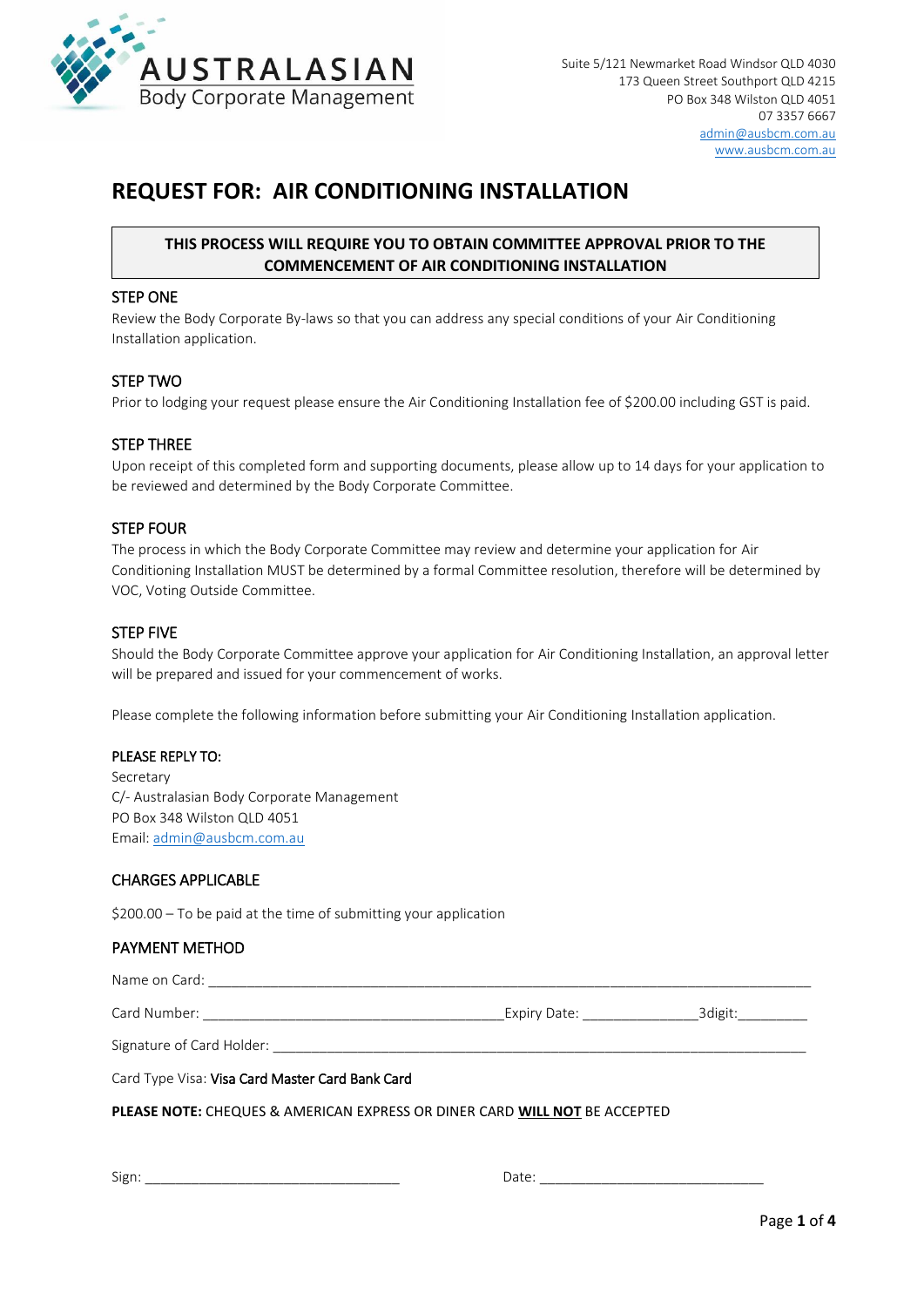# **REQUEST FOR: AIR CONDITIONING ALTERATION**

| Applicant: Applicant:                                | Owner () | Agent (                                                                                                                                                                                                                        |
|------------------------------------------------------|----------|--------------------------------------------------------------------------------------------------------------------------------------------------------------------------------------------------------------------------------|
|                                                      |          |                                                                                                                                                                                                                                |
| Body Corporate: National According to the Corporate: |          | CTS: the contract of the contract of the contract of the contract of the contract of the contract of the contract of the contract of the contract of the contract of the contract of the contract of the contract of the contr |
| Property Address:                                    |          | LOT/UNIT: _______________                                                                                                                                                                                                      |
| Lot Owner:                                           |          |                                                                                                                                                                                                                                |

The Body Corporate Committee require the following information to determine whether your request of Air Conditioning Installation is approved.

The approval process will NOT proceed until all information is provided in full via email to [admin@ausbcm.com.au.](mailto:admin@ausbcm.com.au)Alternatively, you can submit your request online via our website.

# WHERE WILL BE THE UNIT/SYSTEM BE LOCATED? *Provide the location of the unit/system and associated pipe and electrical connections visible externally from the building.* COLOUR OF ANY UNIT/SYSTEM: *Must be in keeping with the finishes of the building.* COLOUR OF ANY ASSOCIATED PIPE & ELECTRICAL CONNECTIONS: *Must be in keeping with the finishes of the building.* HOW IS THE UNIT/SYSTEM AND ASSOCIATED PIPE AND ELECTRICAL CONNECTIONS, PENETRATIONS MUST BE NEAT WITH MINIMUM CLEARANCE?

*Must be correctly sealed/weather-proofed and finished in keeping with the existing building finished in keeping with the existing building finishes.*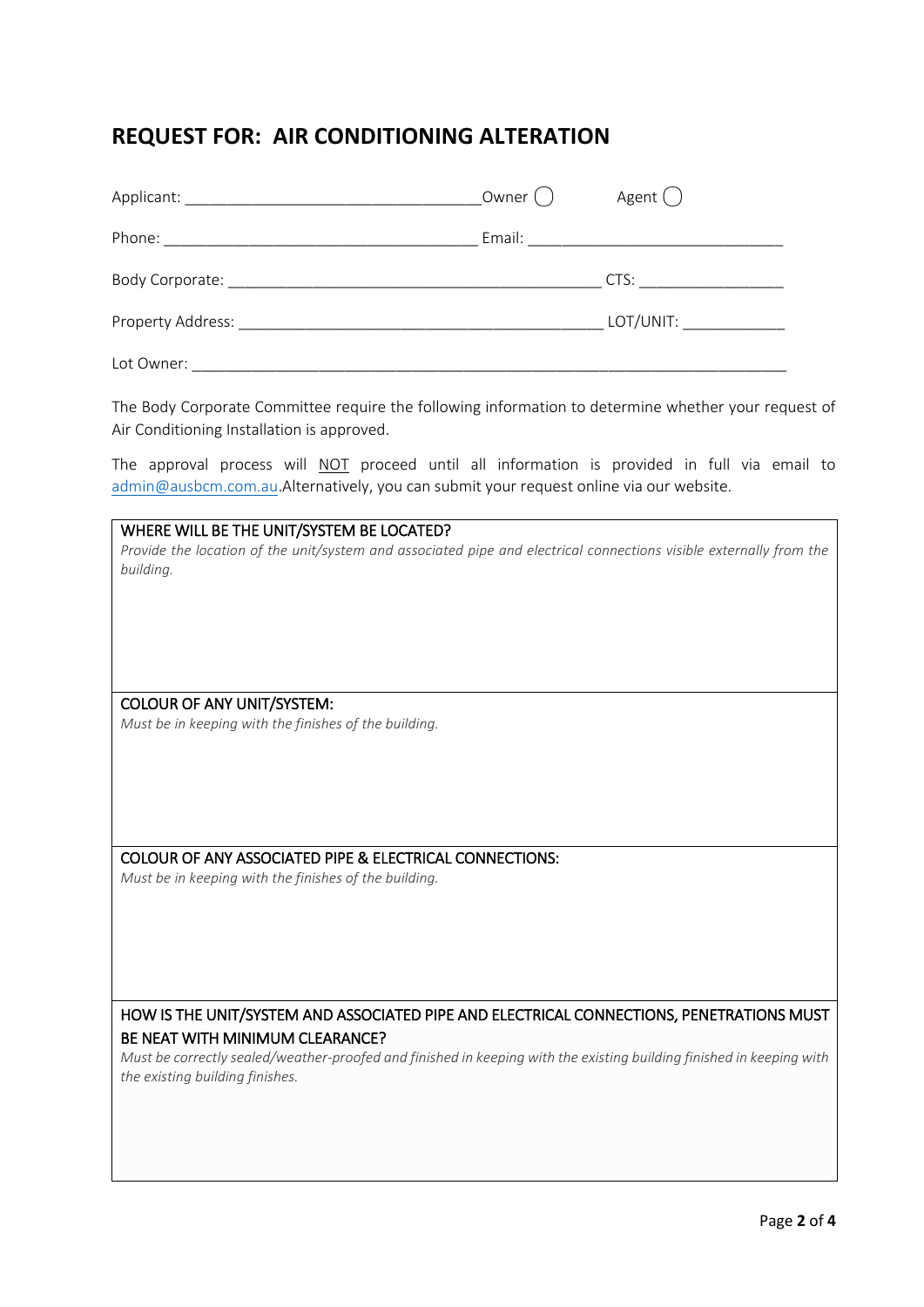# WHAT IS THE OPERATING NOISE LEVEL?

*The unit/system must not interfere with or disrupt adjoining neighbours and must be positioned such that the noise level at the bedroom window of another apartment does not exceed 45 dB, and may after installation/commissioning require additional sound proofing in order to satisfy this requirement.*

# WHERE IS THE CONDENSATE DRAINAGE LOCATED?

*All condensate drainage must be installed in a manner that prevents water falling to neighbouring apartments and/or common areas below and must not damage or deface any part of the building finishes. Condensate waste must be discharged to an approved drain.*

# PROOF OF INSTALLATION WILL BE CARRIED OUT BY QUALIFIED PERSONNEL/TRADES ONLY:

*The total air conditioning must be installed in accordance with the manufacturers installation/commissioning instructions and comply with all relevant governing authority guidelines, by laws, coded and regulations and be installed by qualified personnel/trades only.*

# EXPECTED COMMENCEMENT AND COMPLETION DATES FOR PROPOSED WORKS:

# INDEMNITY:

The Body Corporate require you to indemnify the Body Corporate for the following items, prior to the commencement of any alterations upon receipt of your application.

The Applicant hereby indemnifies the Body Corporate Against:

- Any damage incurred to the Body Corporate building/services during the installation process will be made good and charged to the owner of the lot/apartment
- The cost of repair to the common property and that any such damage will be made good by the applicant at his/her expense within seven (7) days
- The Body Corporate will not be responsible in any way for electrical supply, continuity of supply, water connections and/or supply of waste water drainage or preventative or emergency maintenance/service
- A commissioning certificate signed and dated by the qualified installer must be presented to the Body Corporate on completion
- The area of installation must be thoroughly cleaned and all debris/packing materials etc., be removed from site. The Body Corporate rubbish bins and recycle bins are not to be used for this purpose. Any rubbish removal or cleaning costs will be charged to the owner of the lot/apartment
- The responsibility of any repairs and maintenance of the air conditioning system will be the full responsibility of the lot owner and future lot owners